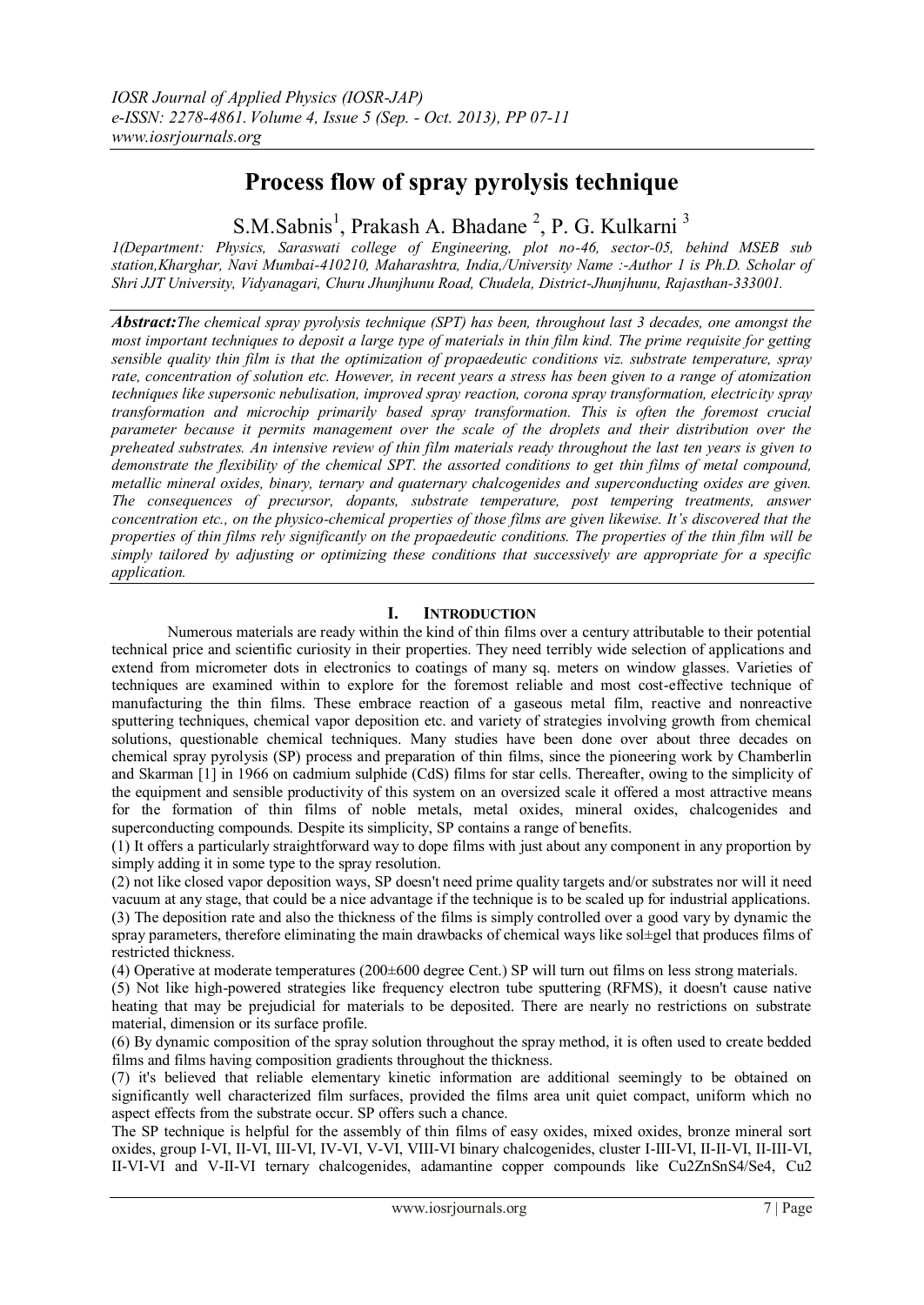CdSnS4/Se4, CuGa SnS4/Se4, Cu2InSnS4/Se4, CuIn5S4/Se4 etc. Recently chemical SP technique has conjointly been with success used for the formation of superconducting chemical compound films. thin films of such metal chemical compound and bronze mineral chemical compound materials ready by SPT have matching properties for wide selection of potential applications  $[2\pm 52]$ . Chalcogenide semiconductor compounds of cluster II±VI and V±VI have applications in precise temperature management of optical maser diodes, optical sound system, chemistry devices, straingauges and thermo-electrical devices. These thin films have nice technological importance because of their potential applications in picture chemistry cells, star selective and ornamental coatings, optoelectronic devices and thermo-electrical coolers [50±56].

Since the invention of extreme temperature electrical conduction in oxides like Y-Ba-Cu-O, lots of work has been done on their preparation into thin films by SPT. Thin films of those compounds have applications in electronic devices like superconducting quantum interference devices (SQUID) [5,6].

Some review articles referring to spray shift process and also the range of thin films deposited by SPT for varied applications have appeared within the literature. Pamplin gave a review of clear conductors and a listing in a very conference on spray shift [8]. Viguie and spitz have classified chemical spray deposition method consistent with the sort of reaction [9]. Kern and Tracy have rumored on a high-speed production spray shift method for titanium dioxide antireflection coating for chemical element cells. However, a comprehensive review of all doable thin film materials that would be deposited by SP technique for varied industrial applications has not been undertaken up to now.

In this article, the chemical skillfulness of SP technique is incontestable by reviewing the literature on transition metal oxides, metallic mineral kind oxides, binary, ternary and quaternary chalcogenides and superconducting thin films.

A more currentreview (last 10 years) on thin film materialsprepared by SP and advances in the field particularly, diverse atomization techniques areoffered. Some untimely references



Fig.1. Experimental set-up for SP technique.[Source Online]

are also cited where necessary. As there are as several sets of spraying equipments as there are laboratories, the planning of a typical spray transmutation found out and mechanism of film formation is given, that holds smart for nearly all spraying equipments. An intensive survey on preparation conditions for a good type of thin film materials is conferred. The preparation of those thin films and their physico-chemical properties are mentioned.

### **II. FILM FORMATION TECHNIQUE**

In the spray deposition method, a precursor solution is fine by means that of a neutral gas (e.g. nitrogen) so it arrives at the substrate within the style of terribly fine droplets. The constituents react to create a matter onto the substrate. The chemical reactants are selected specified the merchandise aside from the required compound are volatile at the temperature of deposition. Fig. 1 shows a typical spraying system. To measure flow of precursor resolution and air, liquid and gas flow meters are used. The properties of the film rely upon the ion to ion ratio, spray rate, substrate temperature; close atmosphere, carrier gas, drop size and conjointly the cooling rate once deposition. The film thickness depends upon the gap between the spray nozzle and substrate, substrate temperature, the concentration of the precursor solution and therefore the amount of the precursor solution sprayed. The film formation depends on the method of drop landing, reaction and solvent evaporation that are associated with drop size and momentum. a perfect deposition condition is once the drop approaches the substrate even as the solvent is totally removed. Lampkin [10] showed that, betting on drop rate and flow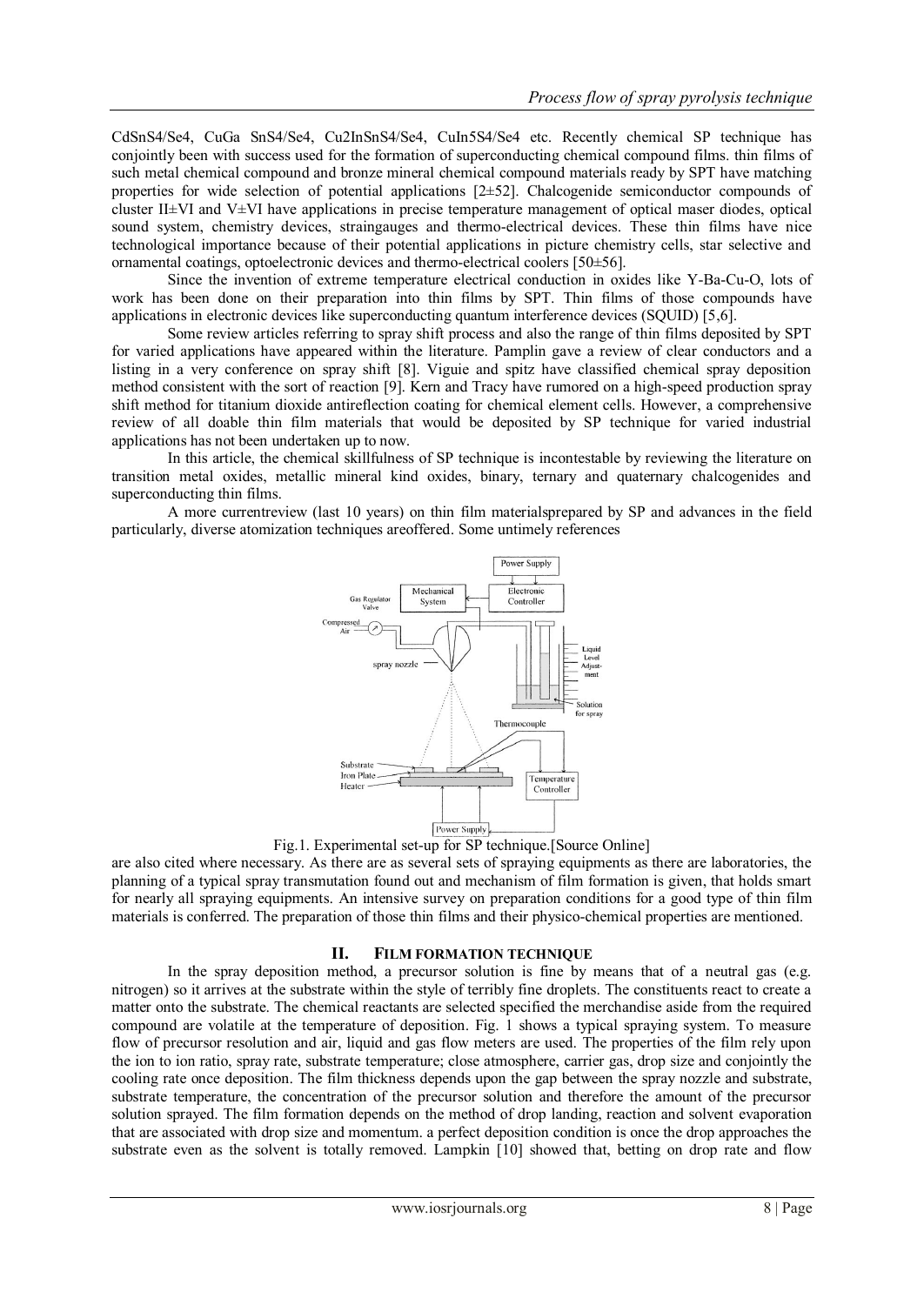direction, a drop can flatten, skip on the surface or hover static Table1 presents the deposition conditions for varied thin film materials ready by using SP technique throughout the last decade.

## **2.1. ATOMIZATION TECHNIQUES**

The vital operations for the spray pyrolysis technique are (I) preparation of uniform and fine droplets and (II) the controlled thermal decomposition of those droplets in terms of setting, location and time. Typically commercial nozzle atomizers are used to spray solutions for thin film preparation. However, such nozzle atomizers are neither comfortable to get reproducibly micrometer or submicron size drop nor to manage their size distribution.

Consequently, some new or changed spray atomization techniques are developed recently and used effectively for thin film preparations. A number of them are in brief given below.

# **2.1.1. ULTRASONIC NEBULIZED ATOMIZATION**

To obtain uniformly distributed micrometer and sub-micrometer size droplets, a supersonic nebulizer has been used [2,6]. Usually the precursor solutions area unit vaporized with a supersonic nebulizer (ultrasonic power of mist generator is regarding 100 W) that is operated at a frequency of 2.56 MHz. The vapor generated is transported by the carrier gas, air, through a pipe to the heated substrate. To coat an oversized space, the spray jet is scanned unendingly. The precursor answer is reborn into little droplets by the supersonic waves, such droplets have terribly little sizes with a slim size distribution and no inertia in their movement in order that they will be transported the carrier gases with none heating. The solvent vaporizes because the droplets approach the substrate. The pyrolysis of an aerosol, created by the supersonic spraying is thought because the pyrosol method. The advantage during this technique is that the gas rate is freelance of the aerosol rate, that isn't the case with gas spraying.

# **2.1.2. IMPROVED SPRAY PYROHYDROLYSIS**

Two necessary conditions permanently quality thin films preparations are to get a mist of the solution with little droplets and their uniform distribution. To fulfill these conditions, a replacement spray and deposition chamber has been developed that improves the selectivity of the droplets that arrive near the substrate. Because of the geometry of the chamber and to the attractive force, that is proportional to r3 (r is that the driblet radius), the larger droplets cannot be transported by the carrier gas and so, come to the spray chamber. Totally different system configurations are tried for the formation of excellent quality films. This spray pyrolysis system has the subsequent advantages: (1) smart size selectivity of the droplets, (2) a suppression of vortices owing to the spray gas within the spraying chamber, and (3) reduced convection flow of the recent gas within the deposition chamber [63].

## **2.1.3. CORONA SPRAY PYROLYSIS**

The limitation of the traditional pneumatic spray pyrolysis technique is that the low deposition potency, outlined because the ratio of atoms effectively deposited to those provided. Recently, the deposition potency has been improved by the addition of a corona discharge to regulate the transport of aerosol droplets towards the substrate, and potency as nice as eightieth is rumored [4,5]. Corona spray transmutation is often used to manage the trajectories of the individual droplets as long as direct contact with the surface is avoided. This has the potential of raising the potency of film growth. This system has the advantage of giving a lot of control to the appliance of the spray to the substrate because the charged droplets should follow the electrical field lines. It's conjointly been claimed that more economical use of the solution is formed as all droplets strike the surface and none will escape up the vent. The aerosol was generated using a supersonic electrical device vibrating at concerning 200 kc and producing ten millimetre droplets [6]. The electrical device generates an intense supersonic beam that produces a geyser at the surface of the solution used and also the formation of a slender distribution of aerosol droplets. With nitrogen because the carrier gas the aerosol mist is delivered to the spraying chamber through a glass nozzle, a thin however wide stream of mist that can be directed either over or at the heated substrate ( $0\pm900$  angle). A vent at the opposite end of the heater produces sufficient draft therefore on offer an approximation of streamline flow. The droplets are often electrostatically charged by a knife edge command simply higher than the aerosol stream. At high sharp voltages a corona discharge can occur close to the sharp fringe of the knife and also the resultant ionic current can charge any droplets in its path. the availability voltage ranges from 10 to 30kv. The knife edge is sometimes employed in conjunction with a metal plate to deflect additional charged droplets to the heater [7].

# **2.1..4. ELECTROSTATIC SPRAY PYROLYSIS**

A horizontal electricity spray pyrolysis (ESP) discovered with capillary-plate configuration is employed to arrange mineral films. Round stainless-steel disks area unit chosen because the substrate and act as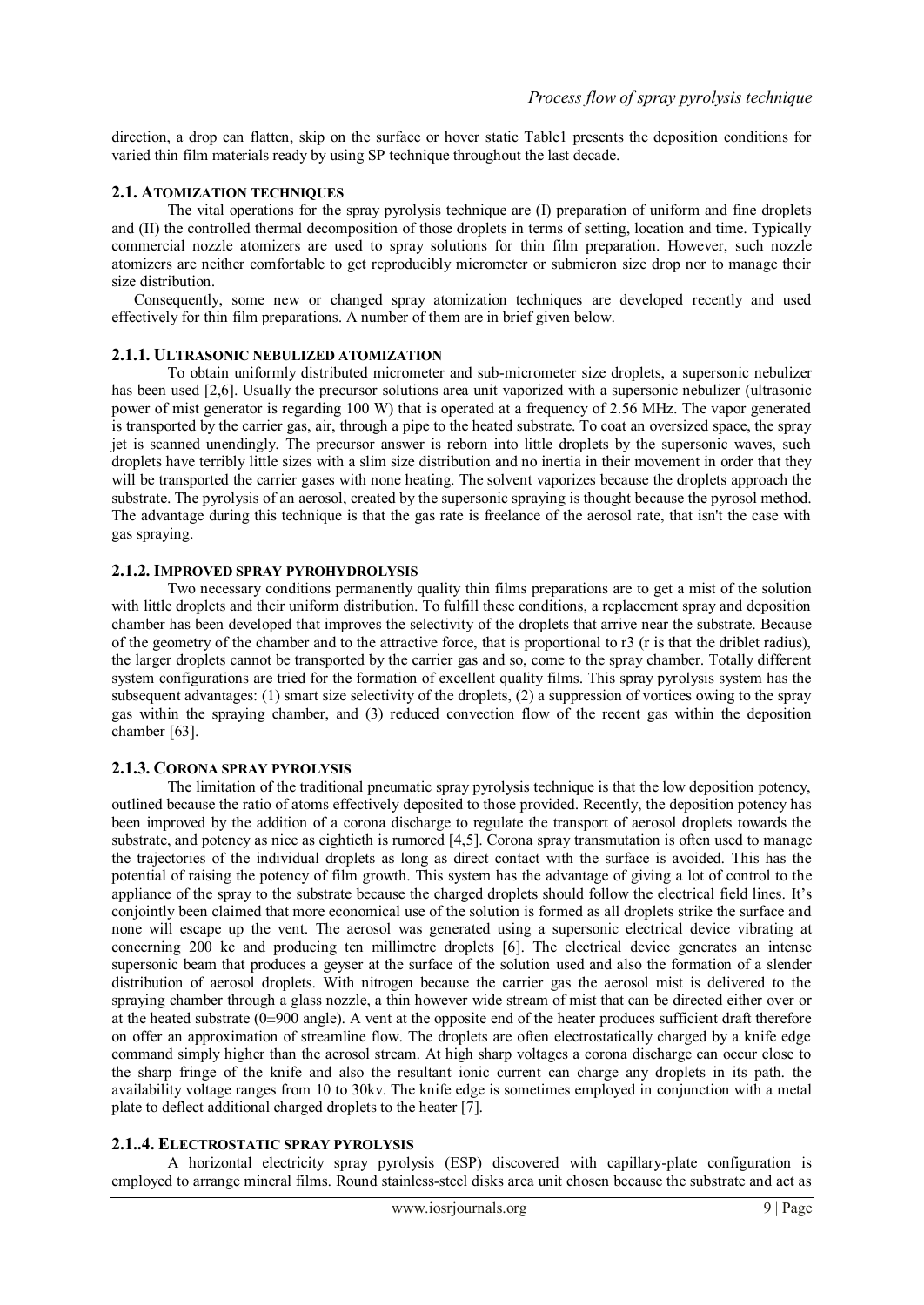the `plate'. A component is employed to manage the substrate temperature. A positive high voltage up to 12.5 kilovolt was applied to the nozzle (a hollow needle or capillary) through that the precursor resolution is forced to flow, and from that a charged spray is generated. underneath chiefly the electricity force (other forces like, for example, electrical wind play a minor role) the droplets of the spray tend to maneuver to the new substrate wherever transmutation takes place at or close to the surface of the substrate. The nozzle-to-substrate distance is kept little, regarding 6 millimeter [7].

The advantage of this method is that the layer morphology, either dense or porous, might be controlled just by adjusting the deposition time.

## **21.5. Microprocessor based spray pyrolysis**

A low cost and proficient electronic control system based on microprocessor has been premeditated and made-up. It regulates the linear simple harmonic activity of a spray nozzle over any preferred length. This array is chieflyimperative for large area deposition of thin films with enormousregularity [8].

## **3.1. SnO2**

### **III. PREPARATION OF METAL OXIDE THIN FILMS**

Tin compound is one in every of the foremost wide used thin film materials ready by spray shift. Thin films of SnO2 are ready using SnCl4 dissolved in a very wide range of solvents. The foremost common appears are to be water  $[6,9]$  and alcohols  $[70\pm85]$ . Alcoholic solvents were the foremost most popular owing to their low surface tension and consistency facilitates the formation of little spray droplets whereas its low boiling purpose permits it to be with efficiency off from the deposition chamber within the vapour part. The solvent is created slightly acidic with HCl(or HF for halide doping) [7]. Non-aqueous solvents like butyl acetate have additionally been tried [65]. The addition of applicable impurities into these solutions provides the doping, e.g. SbCl3, SnF2 or HF [60, 75±80]. A couple of cases of alternative supply compounds like SnBrO4, (C4H9)4Sn, (NH4)2SnCl6, (CH3COO)2 SnCl2 and (C4H9)2SnO, were additionally reported within the past.

The adjusted growth of SnO2 films on a glass substrates from the organotin compounds was investigated by yagi et al. [1,4]. A series of organotin compounds with radical teams and/or acetate teams like (C4H9)4Sn (TBT), (C4H9)3, SnOOCCH3 (TBTA) and (C4H9)2 Sn(OOCCH3)2 (DBTDA) were used for the formation of extremely adjusted SnO2 films [71±74].

The spray shift of TBT and DBTDA led to the deposition of the  $(1\ 1\ 0)$  and  $(2\ 0\ 0)$  adjusted SnO2 thin films, severally. Any outstanding most popular orientation wasn't found within the film deposited from TBTA. The expansion of  $(1 0 0)$ ,  $(2 0 1)$ , or  $(2 1 1)$  plane was increased multifariously, betting on film rate and substrate temperature. The adjusted growth of those thin films happens via 3 stages: (a) formation of SnO2 nuclei, (b) crystal growth of SnO2 with most popular orientation and (c) any crystal growth traditional to the surface of the substrate. The radical and acetate teams of the supply compounds expedited the (1 1 0) and (2 0 1) adjusted growths of SnO2 thin films, severally. The electrical and optical properties of those films also are delineate  $[70 \pm 75]$ .

The morphological, structural, optical and electrical properties of SnO2 and F : SnO2 thin films obtained by spraying 0.5 M alcoholic solution of SnCl4 have been studied. Undoped films showed a milky appearance, an electrical resistivity of 30 X 10-4  $\Omega$  cm and 70 $\pm$ 75% optical transmittance. Thin films obtained from NH4F solutions at fluorine concentrations in the range  $1\pm30$  wt.% showed systematic decrease in the surface particle density and an increase in the transmittance with increasing fluorine concentration, attaining values around 80%. The resistivity decreased to 5 X 10-4 for 1 $\pm$ 8 wt.% doping range and increased above 9 wt.% five-fold [7]. The optimum substrate temperature and fluorine to tin atomic ratio in the solution were found to be 450 degree cent; and 0.2 M, respectively.

These films exhibited 70±95% transmittance in visible range and electrical resistivity of 7.4 mm [7]. Film thickness, growth rate and grain size increased with deposition time, substrate temperature and amount of hydrochloric acid added to the deposition solution. The crystallite orientations also depended on these variables as well as on solution concentration [7].

The structural and electrical properties of polycrystalline SnO2 films formed at 3000C have been investigated in a carrier concentration range of 5 X 1017 cm-3  $\&$  Na $\leq$  3 X 1020 cm-3. For 5 X 1028 cm-3, the resistivity is thermally activated and governed by the barrier effect of grain boundaries which act as carrier traps. For Na≥ 6 X 1018cm-3, the film resistivity is governed by the properties of the bulk material, the mobility of which is limited at 20cm2 V-1 S-1 because of high density of structural defects [8]. The trajectories of aerosol droplets are examined in an attempt to model tin oxide film growth from SnCl4 [6].